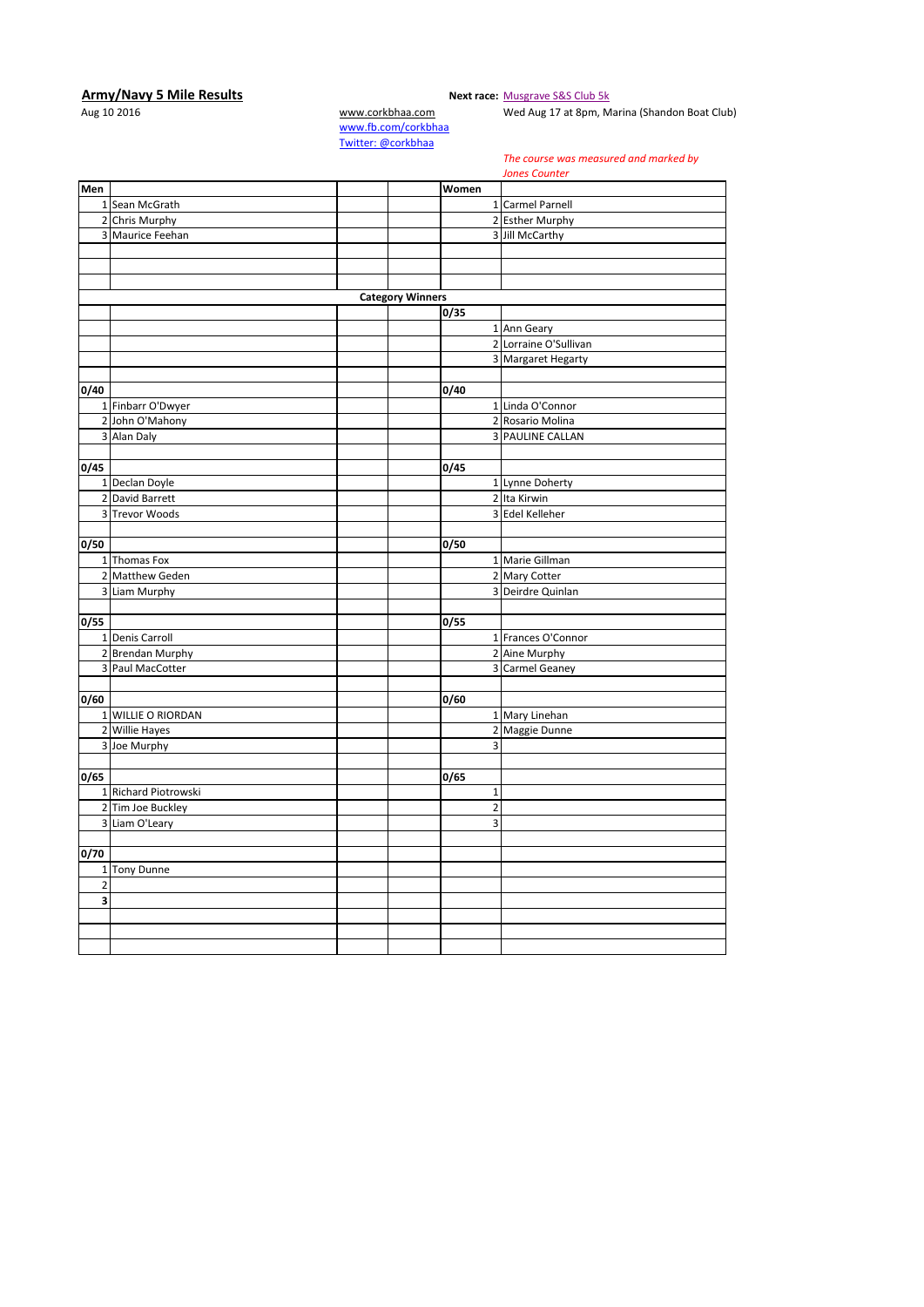|                | <b>Team Results</b>    |        |  |       |                   |        |  |  |  |
|----------------|------------------------|--------|--|-------|-------------------|--------|--|--|--|
| Men<br>A       |                        | Points |  | Women |                   | Points |  |  |  |
|                |                        |        |  | A     |                   |        |  |  |  |
|                | 1 Navy                 | 20     |  |       | 1 Happy Feet      | 197    |  |  |  |
|                | $2$ UCC                | 171    |  |       | $2$ HSE           | 201    |  |  |  |
|                | 3 Cork City Council    | 338    |  |       |                   |        |  |  |  |
|                |                        |        |  |       |                   |        |  |  |  |
|                |                        |        |  |       |                   |        |  |  |  |
|                |                        |        |  |       |                   |        |  |  |  |
|                |                        |        |  |       |                   |        |  |  |  |
|                |                        |        |  |       |                   |        |  |  |  |
|                |                        |        |  |       |                   |        |  |  |  |
|                |                        |        |  |       |                   |        |  |  |  |
|                |                        |        |  |       |                   |        |  |  |  |
| $\overline{B}$ |                        |        |  | B     |                   |        |  |  |  |
|                | $1$ CPO                | 44     |  |       | 1 Eli Lilly       | 259    |  |  |  |
|                | 2 Cork Garda           | 56     |  |       | 2 Merck Millipore | 283    |  |  |  |
|                | 3 Eli Lilly            | 176    |  |       |                   |        |  |  |  |
|                |                        |        |  |       |                   |        |  |  |  |
|                |                        |        |  |       |                   |        |  |  |  |
|                |                        |        |  |       |                   |        |  |  |  |
|                |                        |        |  |       |                   |        |  |  |  |
|                |                        |        |  |       |                   |        |  |  |  |
|                |                        |        |  |       |                   |        |  |  |  |
| $\overline{c}$ |                        |        |  | C     |                   |        |  |  |  |
|                | 1 Blarney Woolen Mills | 111    |  |       | 1 Pfizer          | 336    |  |  |  |
|                | 2 Army                 | 117    |  |       | 2 EMC             | 348    |  |  |  |
|                | 3 EMC                  | 140    |  |       |                   |        |  |  |  |
|                |                        |        |  |       |                   |        |  |  |  |
|                |                        |        |  |       |                   |        |  |  |  |
|                |                        |        |  |       |                   |        |  |  |  |
|                |                        |        |  |       |                   |        |  |  |  |
|                |                        |        |  |       |                   |        |  |  |  |
|                |                        |        |  |       |                   |        |  |  |  |
|                |                        |        |  |       |                   |        |  |  |  |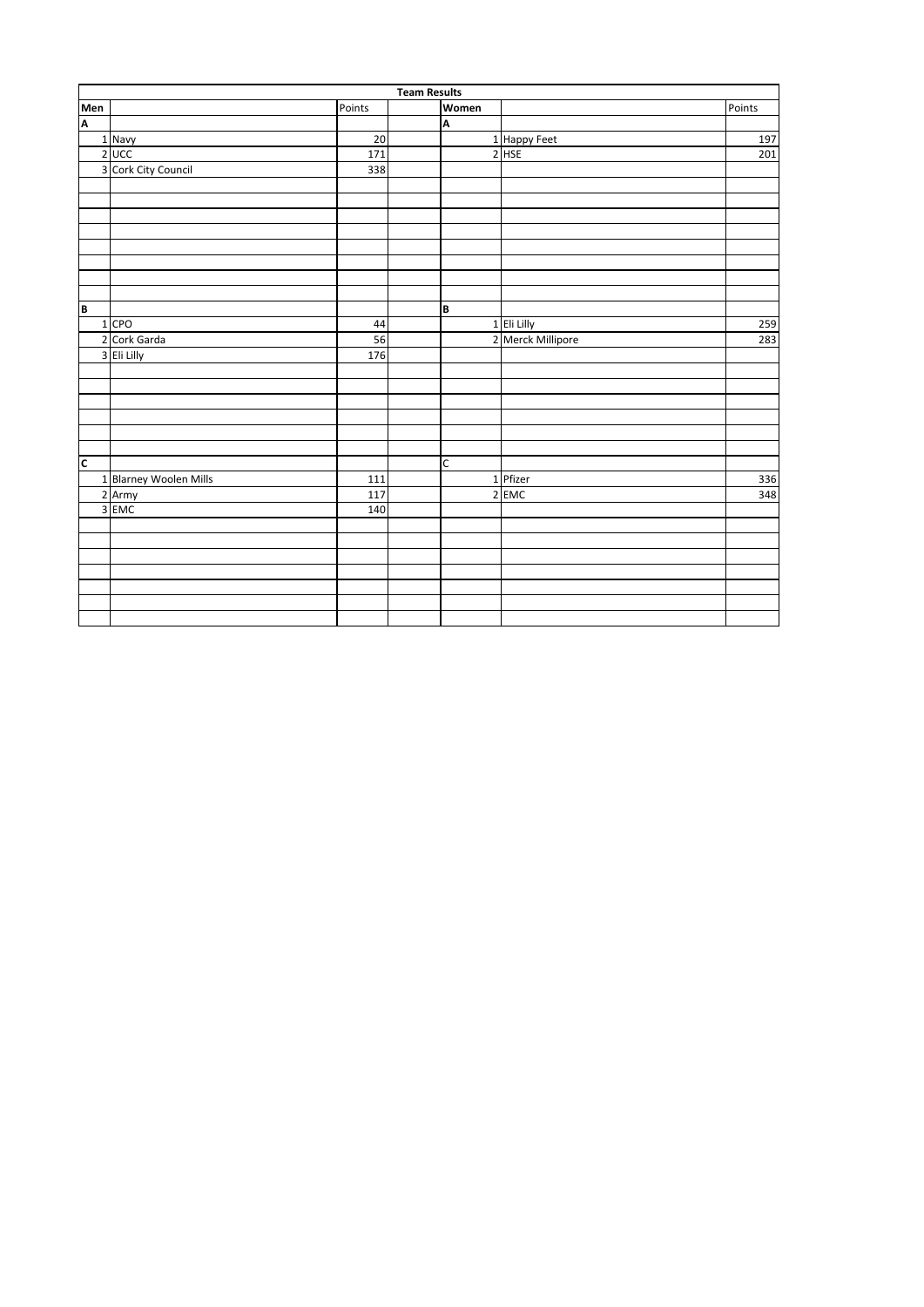| Pos | <b>Name</b>           | Cat   | Prize                | <b>Time</b> | Company                            | Team    |
|-----|-----------------------|-------|----------------------|-------------|------------------------------------|---------|
|     | 1 Sean McGrath        |       | M1                   | 00:26:29    | <b>Harty Tax Consulting</b>        |         |
|     | 2 Chris Murphy        |       | M <sub>2</sub>       | 00:27:20    | Navy                               | $M-A-1$ |
|     | 3 Maurice Feehan      |       | M <sub>3</sub>       | 00:28:00    | Ervia                              |         |
|     | 4 Finbarr O'Dwyer     | 0/40A | $\frac{1}{0}$ /40A1  | 00:28:09    | CPO                                | $M-B-1$ |
|     | 5 Shane Cooney        |       |                      | 00:28:40    | <b>Temp Reg</b>                    |         |
|     | 6 Michael Coakley     |       |                      | 00:28:42    | Navy                               | $M-A-1$ |
|     | 7 John O'Mahony       | 0/40A | 0/40A2               | 00:28:43    | <b>SR Technics</b>                 |         |
|     | 8 Declan Doyle        | 0/45B | 0/45B1               | 00:28:48    | Eli Lilly                          | $M-B-3$ |
|     | 9 David Barrett       | 0/45B | 0/45B2               | 00:28:50    | Cork City Council                  | $M-A-3$ |
|     | 10 Trevor Woods       | 0/45B | 0/45B3               | 00:29:21    | UCC                                | $M-A-2$ |
|     | 11 Tim Clarke         |       |                      | 00:29:25    | Waterstones                        |         |
|     | 12 Patrick Reidy      |       |                      | 00:30:27    | Navy                               | $M-A-1$ |
|     | 13 Donal Murphy       |       |                      | 00:30:29    | CPO                                | $M-B-1$ |
|     | 14 Thomas Fox         | 0/50C | 0/50C1               | 00:30:39    | Ronan Daly Jermyn Solicitors       |         |
|     | 15 Alan Daly          | 0/40A | $\overline{0}/40$ A3 | 00:30:39    | Daly                               |         |
|     | 16 Ronan O'Reilly     | 0/40A |                      | 00:30:54    | Cork Garda                         | $M-B-2$ |
|     | 17 Colin O'Herlihy    | 0/45B |                      | 00:30:56    | CPJ                                |         |
|     | 18 Matthew Geden      | 0/50C | 0/50C2               | 00:30:58    | Waterstones                        |         |
|     | 19 Richard O'Sullivan | 0/45B |                      | 00:31:08    | Cork Garda                         | $M-B-2$ |
|     | 20 John Griffin       | 0/45B |                      | 00:31:11    | Blarney Woolen Mills               | $M-C-1$ |
|     | 21 David Barry        | 0/40A |                      | 00:31:25    | Cork Garda                         | $M-B-2$ |
|     | 22 Liam Murphy        | 0/50C | 0/50C3               | 00:31:28    | Yves Rocher                        |         |
|     | 23 Brian Linehan      | 0/50C |                      | 00:31:30    | G4S Security                       |         |
|     | 24 Darragh O'Sullivan |       |                      | 00:31:37    | <b>Temp Reg</b>                    |         |
|     | 25 Trevor Collins     | 0/40A |                      | 00:31:38    | VMware                             |         |
|     | 26 John O'Sullivan    |       |                      | 00:31:50    | Ervia                              |         |
|     | 27 Adrian Crowley     |       |                      | 00:32:06    | CPO                                | $M-B-1$ |
|     | 28 Tobias Grab        |       |                      | 00:32:10    | Apple                              |         |
|     | 29 MARK BULMAN        | 0/50C |                      | 00:32:12    | Army                               | $M-C-2$ |
|     | 30 Stephen Geoghegan  | 0/40A |                      | 00:32:14    | <b>EMC</b>                         | $M-C-3$ |
|     | 31 Maebh Fenton       |       |                      | 00:32:15    | <b>Temp Reg</b>                    |         |
|     | 32 John Dunphy        | 0/45B |                      | 00:32:19    | Cork County Council                |         |
|     | 33 Philip Hayes       |       |                      | 00:32:33    | <b>Temp Reg</b>                    |         |
|     | 34 Mark Twomey        | 0/45B |                      | 00:32:46    | <b>Whispering Pines Guesthouse</b> |         |
|     | 35 Timmy Kelleher     | 0/40A |                      | 00:32:48    | CPO                                |         |
|     | 36 Sean Sharpe        |       |                      | 00:32:51    | <b>Temp Reg</b>                    |         |
|     | 37 Carmel Parnell     | 0/60M | F1                   | 00:32:57    | Cork Shops                         |         |
|     | 38 Gary Walsh         |       |                      | 00:33:02    | <b>Temp Reg</b>                    |         |
|     | 39 Andrew O'Callaghan | 0/50C |                      | 00:33:08    | <b>Blarney Woolen Mills</b>        | $M-C-1$ |
|     | 40 Tom Hennessy       |       |                      | 00:33:11    | <b>Temp Reg</b>                    |         |
|     | 41 Ian O'Callaghan    |       |                      | 00:33:16    | <b>Temp Reg</b>                    |         |
|     | 42 Tadhg O'Callaghan  |       |                      | 00:33:19    | <b>Temp Reg</b>                    |         |
|     | 43 Peter Broderick    | 0/45B |                      | 00:33:28    | Army                               | $M-C-2$ |
|     | 44 Dave Sheehan       |       |                      | 00:33:31    | Musgrave                           |         |
|     | 45 WILLIE O RIORDAN   | 0/60E | 0/60E1               | 00:33:35    | Army                               | $M-C-2$ |
|     | 46 Sham Riordan       |       |                      | 00:33:39    | <b>Temp Reg</b>                    |         |
|     | 47 Willie Hayes       | 0/60E | 0/60E2               | 00:33:40    | An Post/Eir                        |         |
|     | 48 Damien Long        | 0/40A |                      | 00:33:46    | <b>EMC</b>                         | $M-C-3$ |
|     | 49 David Moloney      |       |                      | 00:33:54    | G.E. Healthcare                    |         |
|     | 50 Lawrence Kenrick   |       |                      | 00:33:55    | John Healy Gates                   |         |
|     | 51 Dustin Costigan    |       |                      | 00:33:56    | Temp Reg                           |         |
|     | 52 Denis Carroll      | 0/55D | 0/55D1               | 00:33:57    | <b>Blarney Woolen Mills</b>        | $M-C-1$ |
|     | 53 Sean O'Keeffe      |       |                      | 00:34:00    | Eli Lilly                          | $M-B-3$ |
|     | 54 Gerard Murphy      |       |                      | 00:34:02    | Temp Reg                           |         |
|     | 55 Robin O'Donoghue   |       |                      | 00:34:05    | <b>Temp Reg</b>                    |         |
|     | 56 Brendan Murphy     | 0/55D | 0/55D2               | 00:34:11    | Brendan Murphy + Co.               |         |
|     | 57 Kieran Hennerty    | 0/40A |                      | 00:34:27    | Pat Hennerty Office Supplies       |         |
|     | 58 Richie Fitzgerald  | 0/40A |                      | 00:34:30    | Murphys Rock                       |         |
|     | 59 Richard Piotrowski | 0/65F | 0/65F1               | 00:34:36    | The Edge Sports Shop               |         |
|     | 60 Martin Lynch       | 0/50C |                      | 00:34:42    | <b>Boston Scientific</b>           |         |
|     | 61 Esther Murphy      | 0/401 | F <sub>2</sub>       | 00:34:43    | <b>RR Donnelley</b>                |         |
|     | 62 John Santry        |       |                      | 00:34:46    | EMC                                | $M-C-3$ |
|     | 63 Iain O'Dwyer       |       |                      | 00:34:50    | CPO                                |         |
|     | 64 Conor O'Sullivan   |       |                      | 00:34:56    | <b>Temp Reg</b>                    |         |
|     | 65 Kieran Mulcahy     | 0/45B |                      | 00:34:57    | Gamucci Ireland                    |         |
|     | 66 Philip Corcoran    | 0/45B |                      | 00:35:02    | Laya Healthcare                    |         |
|     | 67 Mark O'Brien       |       |                      | 00:35:04    | Cognex Irl Ltd                     |         |
|     | 68 James Hodgins      | 0/45B |                      | 00:35:08    | Cognex Irl Ltd                     |         |
|     | 69 Norman Allen       |       |                      | 00:35:12    | <b>Temp Reg</b>                    |         |
|     | 70 Joe Murphy         | 0/60E | 0/60E3               | 00:35:16    | Cork County Council                |         |
|     | 71 Enda Kiernan       | 0/45B |                      | 00:35:18    | Cork County Council                |         |
|     | 72 Damien O'Riordan   |       |                      | 00:35:21    | ADI                                |         |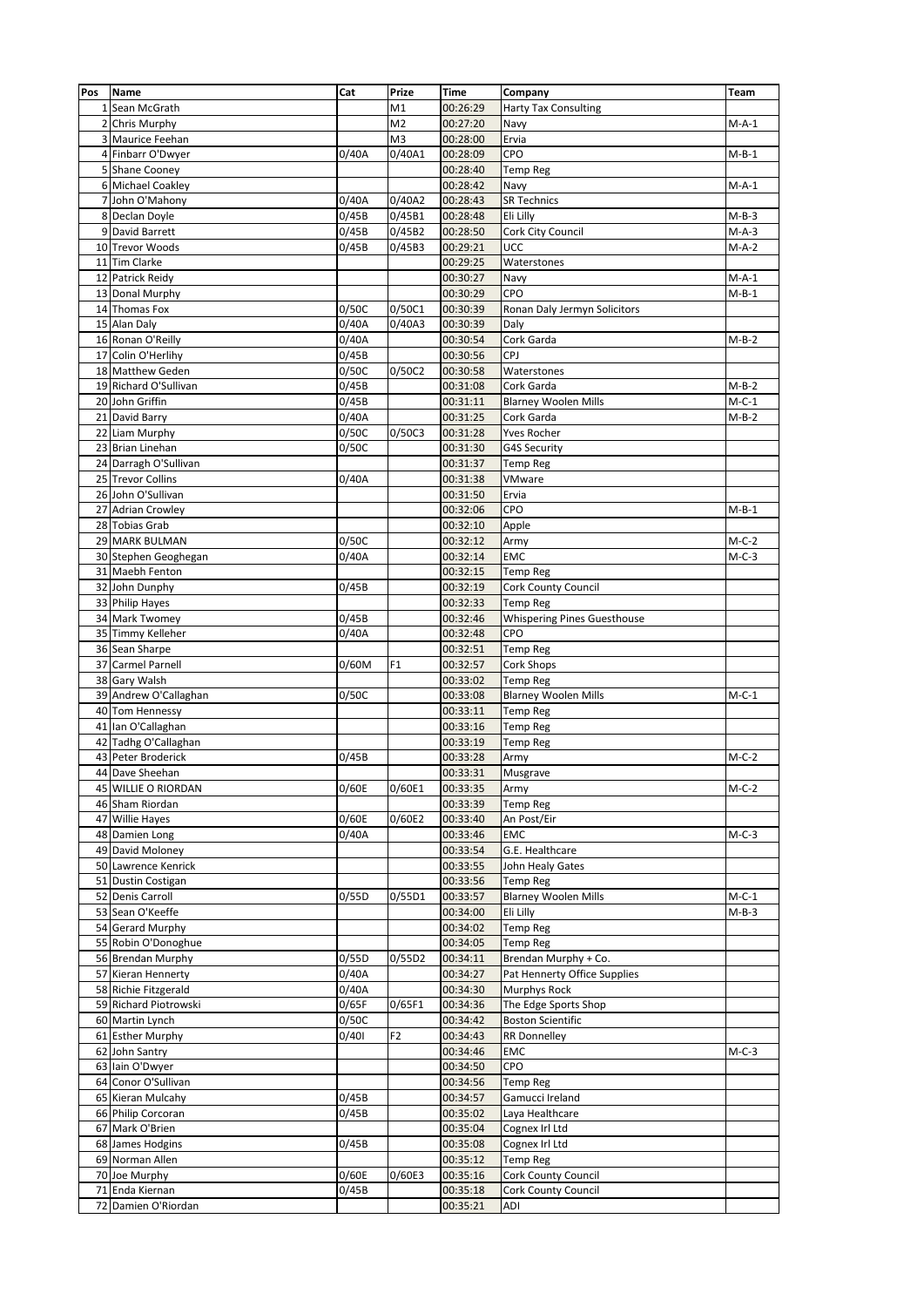| 73 Mick Daly            | 0/45B |                     | 00:35:24 | Navy                     |         |
|-------------------------|-------|---------------------|----------|--------------------------|---------|
| 74 David Coleman        |       |                     | 00:35:32 | <b>Temp Reg</b>          |         |
| 75 John Ward            |       |                     | 00:35:40 | Depuy                    |         |
| 76 Richard O'Sullivan   |       |                     | 00:35:40 | <b>Temp Reg</b>          |         |
| 77 Richard Forrest      | 0/45B |                     | 00:35:45 | Cork County Council      |         |
| 78 Jill McCarthy        | 0/401 | F3                  | 00:35:46 | <b>HSE</b>               | $F-A-2$ |
| 79 Ricky Costello       |       |                     | 00:35:53 | Goldstar Telecom         |         |
| 80 Paul MacCotter       | 0/55D | 0/55D3              | 00:35:55 | UCC                      | $M-A-2$ |
| 81 Benjamin Gearey      | 0/45B |                     | 00:35:58 | UCC                      | $M-A-2$ |
| 82 Liam Aherne          |       |                     | 00:35:58 | <b>EMC</b>               |         |
| 83 Dermot Gallagher     |       |                     | 00:36:12 | Novartis                 |         |
| 84 Brid Normoyle        |       |                     | 00:36:17 | <b>Temp Reg</b>          |         |
| 85 Ann Geary            | 0/35H | 0/35H1              | 00:36:18 | UCC                      |         |
| 86 Colm Menton          | 0/40A |                     | 00:36:22 | <b>CIT</b>               |         |
| 87 Alan Murray          |       |                     | 00:36:23 | Merck Millipore          |         |
| 88 John Morrissey       | 0/45B |                     | 00:36:24 | UCC                      |         |
| 89 Billy Geaney         | 0/45B |                     | 00:36:25 | Southern Milling         |         |
| 90 Ciaran O'Laighin     | 0/40A |                     | 00:36:26 | EMC                      |         |
| 91 Dave Mccarthy        |       |                     | 00:36:26 | <b>Temp Reg</b>          |         |
| 92 Caroline Buckley     |       |                     | 00:36:28 | Goldstar Telecom         |         |
| 93 James Mitchell       |       |                     | 00:36:33 | <b>Temp Reg</b>          |         |
| 94 Linda O'Connor       | 0/401 | 0/4011              | 00:36:37 | Musgrave                 |         |
| 95 Noel O'Connor        | 0/55D |                     | 00:36:42 | <b>EMC</b>               |         |
| 96 Rosario Molina       | 0/401 | $\frac{1}{0}$ /4012 | 00:36:45 | <b>Happy Feet</b>        | $F-A-1$ |
| 97 Billy Menton         | 0/60E |                     | 00:36:49 | <b>ESB</b>               |         |
| 98 Marie Kissane        |       |                     | 00:36:52 | Eli Lilly                | $F-B-1$ |
| 99 Lynne Doherty        | 0/45J | 0/45J1              | 00:36:57 | Keen on Sport            |         |
| 100 Lee Doherty         | 0/40A |                     | 00:36:58 | <b>CIT</b>               |         |
| 101 Danielle O'Flynn    |       |                     | 00:36:59 | <b>Happy Feet</b>        | $F-A-1$ |
| 102 Seamus Cahill       | 0/50C |                     | 00:37:00 | CPO                      |         |
| 103 Marie Gillman       | 0/50K | 0/50K1              | 00:37:00 | Merck Millipore          | $F-B-2$ |
| 104 Denis Allen         | 0/50C |                     | 00:37:02 | <b>Furniture Removal</b> |         |
| 105 Sean O'Brien        | 0/50C |                     | 00:37:03 | Cork County Council      |         |
| 106 Jerry Mc Carthy     | 0/60E |                     | 00:37:05 | Dept of Ed               |         |
| 107 Pat Cronin          |       |                     | 00:37:06 | <b>Temp Reg</b>          |         |
| 108 Declan O'Hanlon     |       |                     | 00:37:08 | <b>Temp Reg</b>          |         |
| 109 PAULINE CALLAN      | 0/401 | 0/4013              | 00:37:09 | Callan Kitchens          |         |
| 110 Tomas Mccormiac     |       |                     | 00:37:11 | <b>Temp Reg</b>          |         |
| 111 Sadhbh Kelleher     |       |                     | 00:37:21 | <b>Temp Reg</b>          |         |
| 112 Marie-Therese Brady | 0/401 |                     | 00:37:23 | Pfizer                   | $F-C-1$ |
| 113 Ita Kirwin          | 0/45J | 0/45J2              | 00:37:30 | Kirwin                   |         |
| 114 Edel Kelleher       | 0/45J | 0/45J3              | 00:37:35 | <b>Simply Suits</b>      |         |
| 115 Sam Moursy          | 0/45B |                     | 00:37:38 | Eli Lilly                | $M-B-3$ |
| 116 Anthony Mahoney     | 0/40A |                     | 00:37:52 | Depuy                    |         |
| 117 Robert Hamill       | 0/40A |                     | 00:37:59 | Janssen                  |         |
| 118 Orla Kelly          |       |                     | 00:38:03 | <b>Temp Reg</b>          |         |
| 119 Paul Murphy         | 0/45B |                     | 00:38:04 | Pfizer                   |         |
| 120 Ciaran Malone       |       |                     | 00:38:09 | <b>Temp Reg</b>          |         |
| 121 Catherine Redmond   |       |                     | 00:38:15 | <b>Temp Reg</b>          |         |
| 122 Rory Mccarthy       |       |                     | 00:38:19 | <b>Temp Reg</b>          |         |
| 123 Lorraine O'Sullivan | 0/35H | 0/35H2              | 00:38:19 | HSE                      | $F-A-2$ |
| 124 Colin Murphy        | 0/40A |                     | 00:38:20 | Legal IT                 |         |
| 125 Karena Mccarthy     |       |                     | 00:38:22 | <b>Temp Reg</b>          |         |
| 126 Kevin Coughlan      |       |                     | 00:38:24 | <b>Temp Reg</b>          |         |
| 127 Anthony Walsh       | 0/55D |                     | 00:38:27 | <b>Sisk Builders</b>     |         |
| 128 John Hayes          | 0/55D |                     | 00:38:31 | FAS                      |         |
| 129 Aidan Kelleher      |       |                     | 00:38:33 | Temp Reg                 |         |
| 130 Mary Cotter         | 0/50K | 0/50K2              | 00:38:39 | Fit4Life                 |         |
| 131 Niamh O'Regan       |       |                     | 00:38:41 | Arup                     |         |
| 132 David Lynch         | 0/50C |                     | 00:38:43 | CIT                      |         |
| 133 Dermot Woods        |       |                     | 00:38:48 | Temp Reg                 |         |
| 134 John Mccarthy       |       |                     | 00:38:48 | Temp Reg                 |         |
| 135 Maire Marshall      | 0/401 |                     | 00:38:50 | Dept of Ed               |         |
| 136 Alan Mahy           |       |                     | 00:38:56 | Kuehne & Nagle           |         |
| 137 Tim Joe Buckley     | 0/65F | 0/65F2              | 00:38:59 | <b>HSE</b>               |         |
| 138 John Coakley        |       |                     | 00:39:02 | Biomarin                 |         |
| 139 Paudie O'Riordan    | 0/40A |                     | 00:39:04 | VMware                   |         |
| 140 Brendan Deane       | 0/50C |                     | 00:39:08 | CIT                      |         |
| 141 Margaret Hegarty    | 0/35H | 0/35H3              | 00:39:11 | UCC                      |         |
| 142 Noel Ryall          |       |                     | 00:39:13 | <b>Temp Reg</b>          |         |
| 143 Kieran O'Neill      |       |                     | 00:39:14 | Cork County Council      |         |
| 144 Frances O'Connor    | 0/55L | 0/55L1              | 00:39:21 | Dept of Ed               |         |
| 145 Andrew Geaney       | 0/60E |                     | 00:39:25 | Apple                    |         |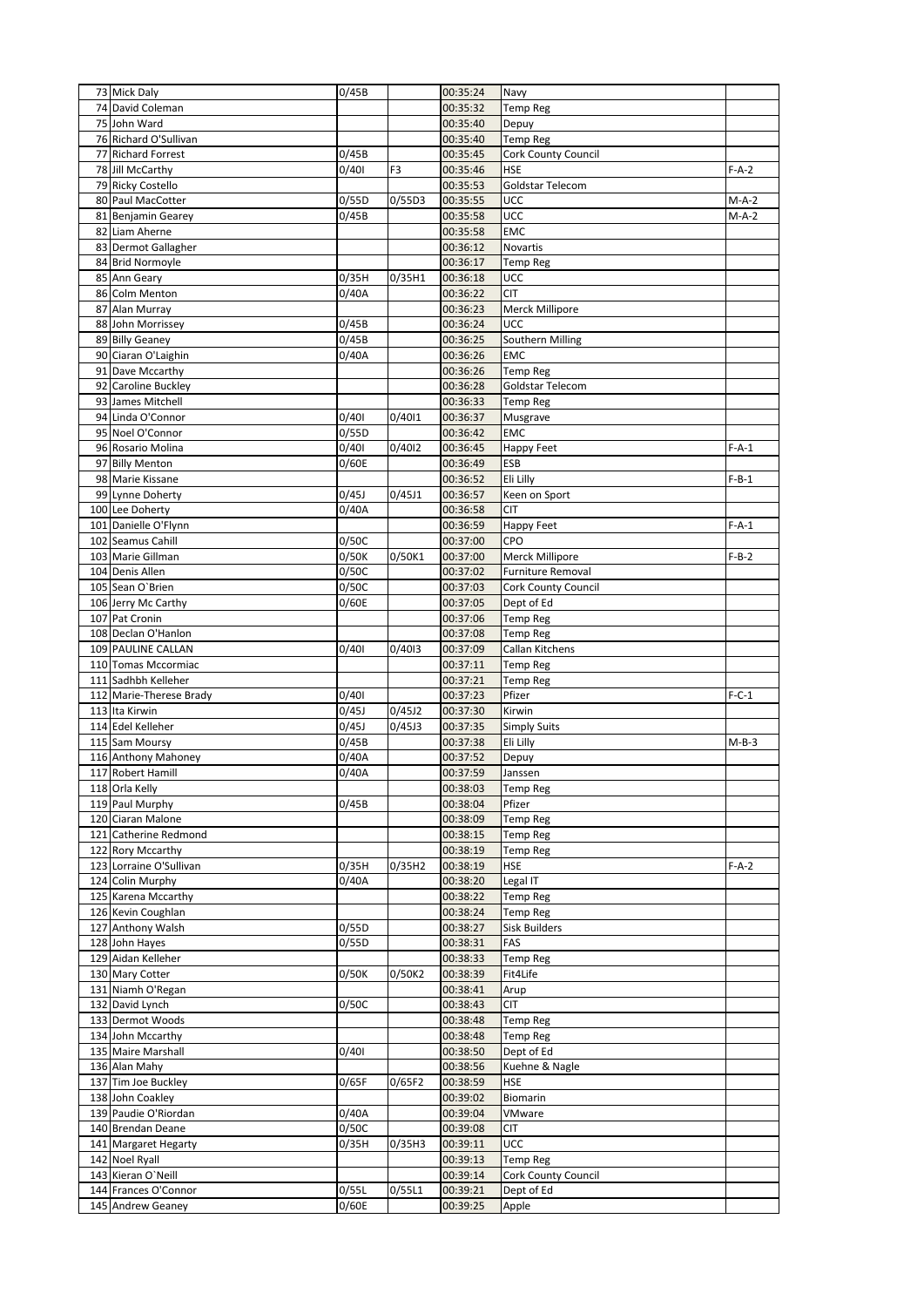| 146 John Herlihy                                | 0/40A              |        | 00:39:26             | Alcon                                     |         |
|-------------------------------------------------|--------------------|--------|----------------------|-------------------------------------------|---------|
| 147 Kevin O'Donovan                             | $\overline{0}/40A$ |        | 00:39:36             | <b>EMC</b>                                |         |
| 148 Dan O'Donovan                               |                    |        | 00:39:38             | <b>Temp Reg</b>                           |         |
| 149 Aaron Scott                                 |                    |        | 00:39:40             | <b>Temp Reg</b>                           |         |
| 150 Willie Gould                                |                    |        | 00:39:46             | CPO                                       |         |
| 151 Padraig O'Regan                             |                    |        | 00:39:48             | <b>Temp Reg</b>                           |         |
| 152 Louise Barry                                | 0/35H              |        | 00:39:51             | <b>Midleton Town Council</b>              |         |
| 153 Barry Druhan                                |                    |        | 00:39:53             | Alcon                                     |         |
| 154 Paul Healy                                  | 0/40A              |        | 00:39:58             | <b>Simply Suits</b>                       |         |
| 155 Alan Horgan                                 |                    |        | 00:40:00             | <b>Temp Reg</b>                           |         |
| 156 James Mccarthy<br>157 Aine Murphy           |                    |        | 00:40:01             | <b>Temp Reg</b>                           |         |
| 158 Patrick Finch                               | 0/55L              | 0/55L2 | 00:40:02<br>00:40:03 | UCC<br><b>CIT</b>                         |         |
| 159 Susan Lyons                                 |                    |        | 00:40:07             | <b>Temp Reg</b>                           |         |
| 160 Liam O'Leary                                | 0/65F              | 0/65F3 | 00:40:10             | Cork City Council                         | M-A-3   |
| 161 Mary Coyne                                  | 0/35H              |        | 00:40:34             | Eli Lilly                                 | $F-B-1$ |
| 162 James Spillane                              | 0/40A              |        | 00:40:37             | Stryker                                   |         |
| 163 Fiona Keohane                               |                    |        | 00:40:40             | <b>HSE</b>                                |         |
| 164 Catriona Webb                               |                    |        | 00:40:45             | <b>Temp Reg</b>                           |         |
| 165 Aoife O'Driscoll                            |                    |        | 00:40:50             | <b>Temp Reg</b>                           |         |
| 166 Deirdre Quinlan                             | 0/50K              | 0/50K3 | 00:41:02             | <b>DEM Enterprises</b>                    |         |
| 167 Chris McGlennon                             | 0/40A              |        | 00:41:03             | <b>EMC</b>                                |         |
| 168 Jimmy Murray                                | 0/65F              |        | 00:41:05             | <b>HSE</b>                                |         |
| 169 Donal Kelleher                              | 0/40A              |        | 00:41:12             | Cork City Council                         | $M-A-3$ |
| 170 Patricia O' Herlihy                         | 0/35H              |        | 00:41:15             | <b>Brookfield Renewable</b>               |         |
| 171 Una Buckley                                 | 0/35H              |        | 00:41:22             | <b>EMC</b>                                | $F-C-2$ |
| 172 Gillian Byrne                               | 0/401              |        | 00:41:37             | Eli Lilly                                 |         |
| 173 Eidin Christie                              | 0/45J              |        | 00:41:43             | <b>DEM Enterprises</b>                    |         |
| 174 Frank Linehan                               | 0/65F              |        | 00:41:43             | The Owl Printer                           |         |
| 175 Michelle Hurley                             | 0/35H              |        | 00:41:44             | Army                                      |         |
| 176 Noel Kavanagh                               |                    |        | 00:41:46             | <b>Temp Reg</b>                           |         |
| 177 Kate Nagle                                  | 0/35H              |        | 00:41:52             | <b>EMC</b>                                | $F-C-2$ |
| 178 Mary Mccarthy                               |                    |        | 00:41:53             | <b>Temp Reg</b>                           |         |
| 179 Derry Keane<br>180 Kamila Jakubowska Switay |                    |        | 00:41:54             | <b>Temp Reg</b>                           |         |
| 181 Michael OhAodain                            | 0/35H<br>0/60E     |        | 00:41:58<br>00:42:00 | Merck Millipore<br>UCC                    | $F-B-2$ |
| 182 Debbie Egan                                 | 0/35H              |        | 00:42:03             | Army                                      |         |
| 183 Cyril Walsh                                 |                    |        | 00:42:24             | <b>Temp Reg</b>                           |         |
| 184 Shirley O'Brien                             |                    |        | 00:42:30             | <b>Temp Reg</b>                           |         |
| 185 Tony Neiland                                |                    |        | 00:42:30             | Temp Reg                                  |         |
| 186 Kevin O'Driscoll                            | 0/60E              |        | 00:42:34             | Pfizer                                    |         |
| 187 Mary Mulcahy                                | 0/50K              |        | 00:42:37             | Bank of Ireland                           |         |
| 188 Kevin Donovan                               |                    |        | 00:42:47             | <b>Gilead Sciences</b>                    |         |
| 189 Emily Power                                 |                    |        | 00:42:50             | <b>Temp Reg</b>                           |         |
| 190 Evelyn O'Shea                               |                    |        | 00:42:52             | Temp Reg                                  |         |
| 191 Sunita Corcoran                             | 0/45J              |        | 00:42:53             | <b>HSE</b>                                |         |
| 192 Colette Ryan                                | 0/45J              |        | 00:42:55             | Douglas Meet and Train                    |         |
| 193 Frank O'Mahony                              |                    |        | 00:43:18             | <b>Temp Reg</b>                           |         |
| 194 Tommy Desmond                               |                    |        | 00:43:19             | <b>Temp Reg</b>                           |         |
| 195 Tony Dunne                                  | 0/70G              | 0/70G1 | 00:43:21             | Avondhu MF                                |         |
| 196 John Fitzgerald                             | 0/50C              |        | 00:43:27             | <b>Cork County Council</b>                |         |
| 197 Pat Golden                                  |                    |        | 00:43:28             | <b>Temp Reg</b>                           |         |
| 198 JACK MURRAY                                 | 0/40A              |        | 00:43:32             | Alcon                                     |         |
| 199 Alan Goodman<br>200 Evan Twomey             |                    |        | 00:43:33<br>00:43:36 | <b>Temp Reg</b><br><b>Tombstone Taxis</b> |         |
| 201 Olga O' Sullivan                            | 0/35H              |        | 00:43:38             | EMC                                       |         |
| 202 Carmel Geaney                               | 0/55L              | 0/55L3 | 00:43:41             | <b>ESB</b>                                |         |
| 203 Brendan Hayes                               | 0/60E              |        | 00:43:48             | FAS                                       |         |
| 204 Ciaran Mccarthy                             |                    |        | 00:43:49             | <b>Temp Reg</b>                           |         |
| 205 Barry O'Donovan                             |                    |        | 00:43:55             | <b>Temp Reg</b>                           |         |
| 206 Aidan O'Donovan                             |                    |        | 00:43:55             | <b>Temp Reg</b>                           |         |
| 207 James Rohan                                 | 0/50C              |        | 00:43:56             | UCC                                       |         |
| 208 Mick Mcgregor                               |                    |        | 00:43:57             | <b>Temp Reg</b>                           |         |
| 209 Mary Casey                                  |                    |        | 00:44:03             | <b>Temp Reg</b>                           |         |
| 210 Sinead O'Donoghue                           |                    |        | 00:44:04             | Temp Reg                                  |         |
| 211 Bernard Sisk                                | 0/65F              |        | 00:44:10             | <b>Sisk Builders</b>                      |         |
| 212 Orla Twohig                                 |                    |        | 00:44:31             | <b>Temp Reg</b>                           |         |
| 213 Shane Quinn                                 |                    |        | 00:44:32             | <b>Temp Reg</b>                           |         |
| 214 Ger McSweeney                               | 0/50K              |        | 00:44:44             | John Healy Gates                          |         |
| 215 John Healy                                  | 0/50C              |        | 00:44:47             | John Healy Gates                          |         |
| 216 Stephen O'Sullivan                          |                    |        | 00:44:49             | <b>Temp Reg</b>                           |         |
| 217 Donal Golden                                |                    |        | 00:44:53             | EMC                                       |         |
| 218 Collette Rohan                              | 0/45J              |        | 00:44:57             | Rohan                                     |         |